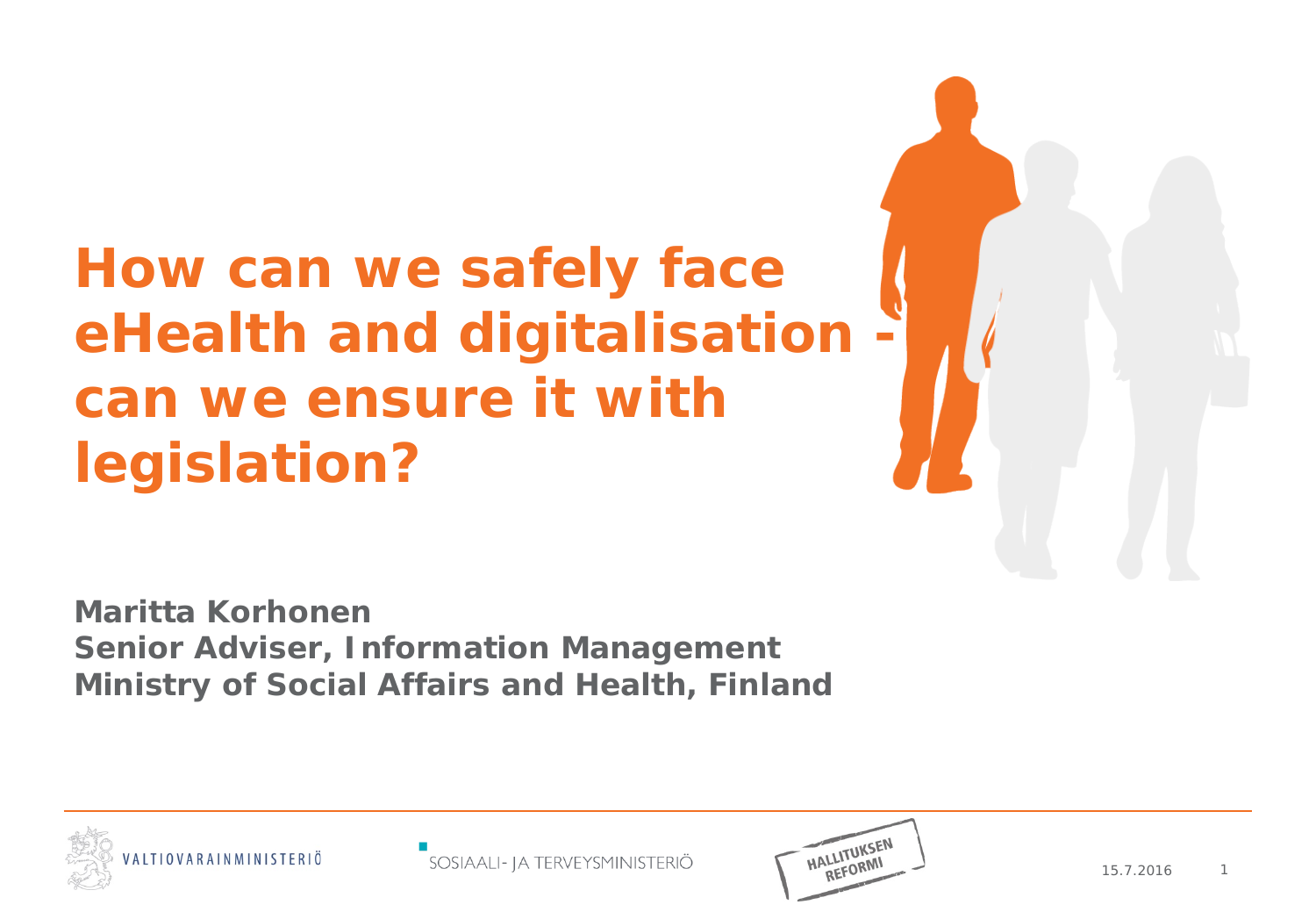# Finland

- Population 5,4 million
- GDP per capita 47 000\$ (US 64 000 \$)
- Life expectancy M 77 / F 83 years
- Total fertility rate 1.85
- Infant mortality 2.4/100 (US 6,5)
- 38% have tertiary education (us 41%)

**OECD** 





•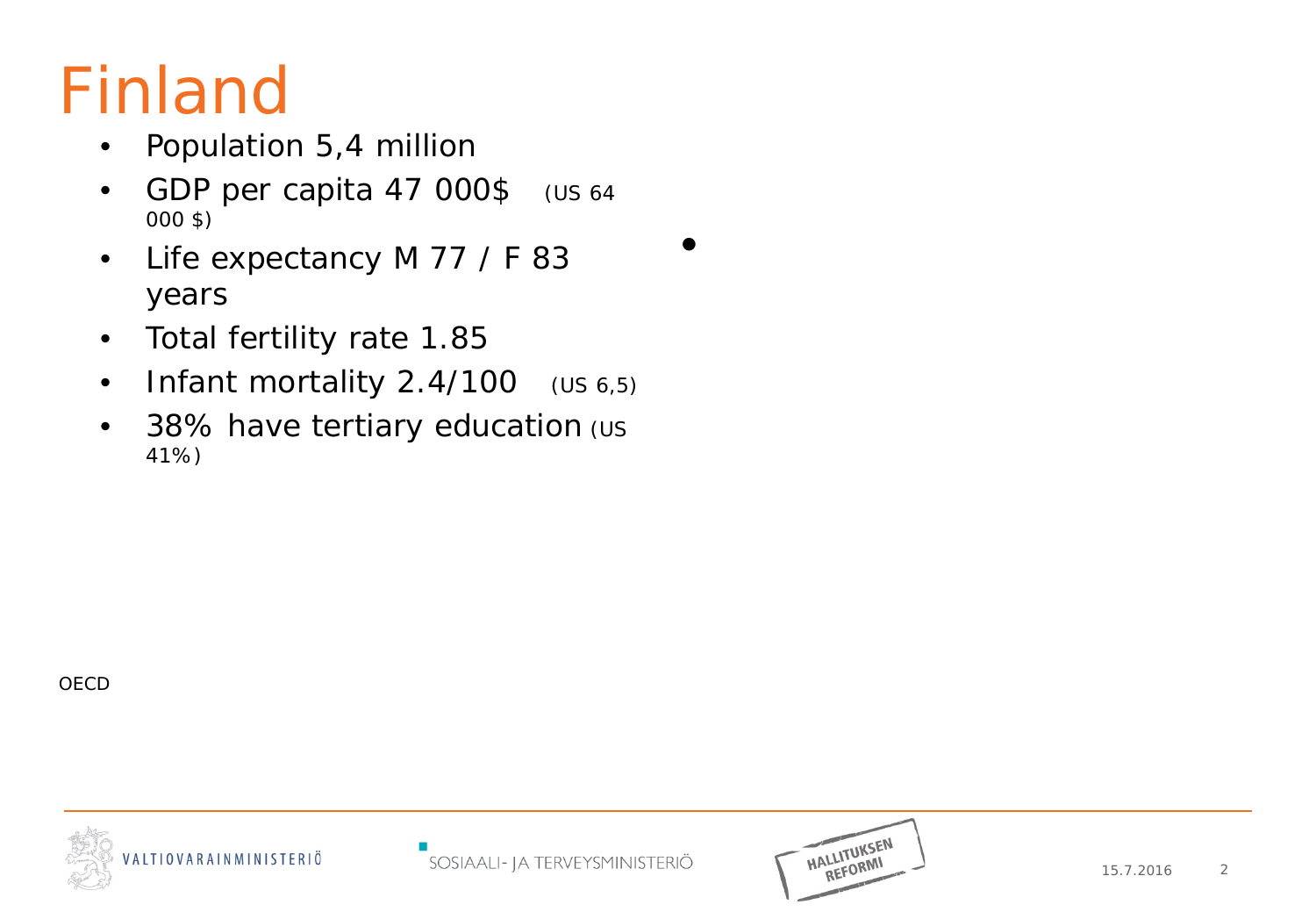# Challenges

- Ageing population
- Increased demand of services
- Urbanisation
- Accumulation of social and health problems; poverty, unemployment, poor health, poor mental health
	- 10 % of population are using 80 % of social and health care resources
- Increasing inequalities



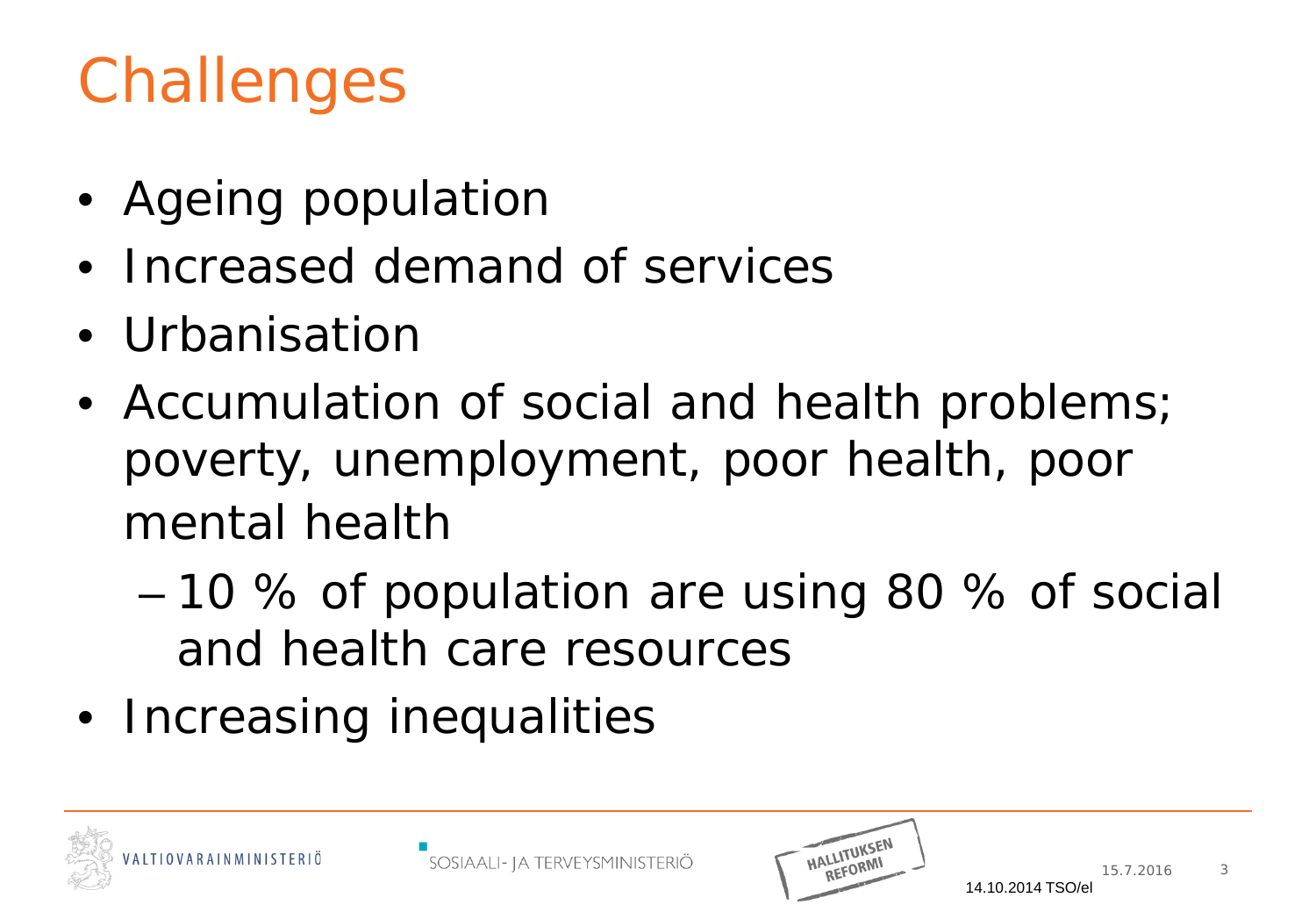#### The decision to build a national eHealth solution

- Government decision in 2002: Finland should have a nation wide interoperable EHR system by end of 2007
- By 2005 agreement on the National archive for health information **(Kanta)** comprising three nation wide services
	- ePrescription
	- eAccess
	- eArchive
	- Based on structured documents (HL7 V3 CDA R2)
	- In co-operation with local systems to feed care documents and using them
- New legislation was needed to allow the new features
	- Placing the centralized service to Kela (National Insurance Institution)
	- Consent management, privacy & security aspects



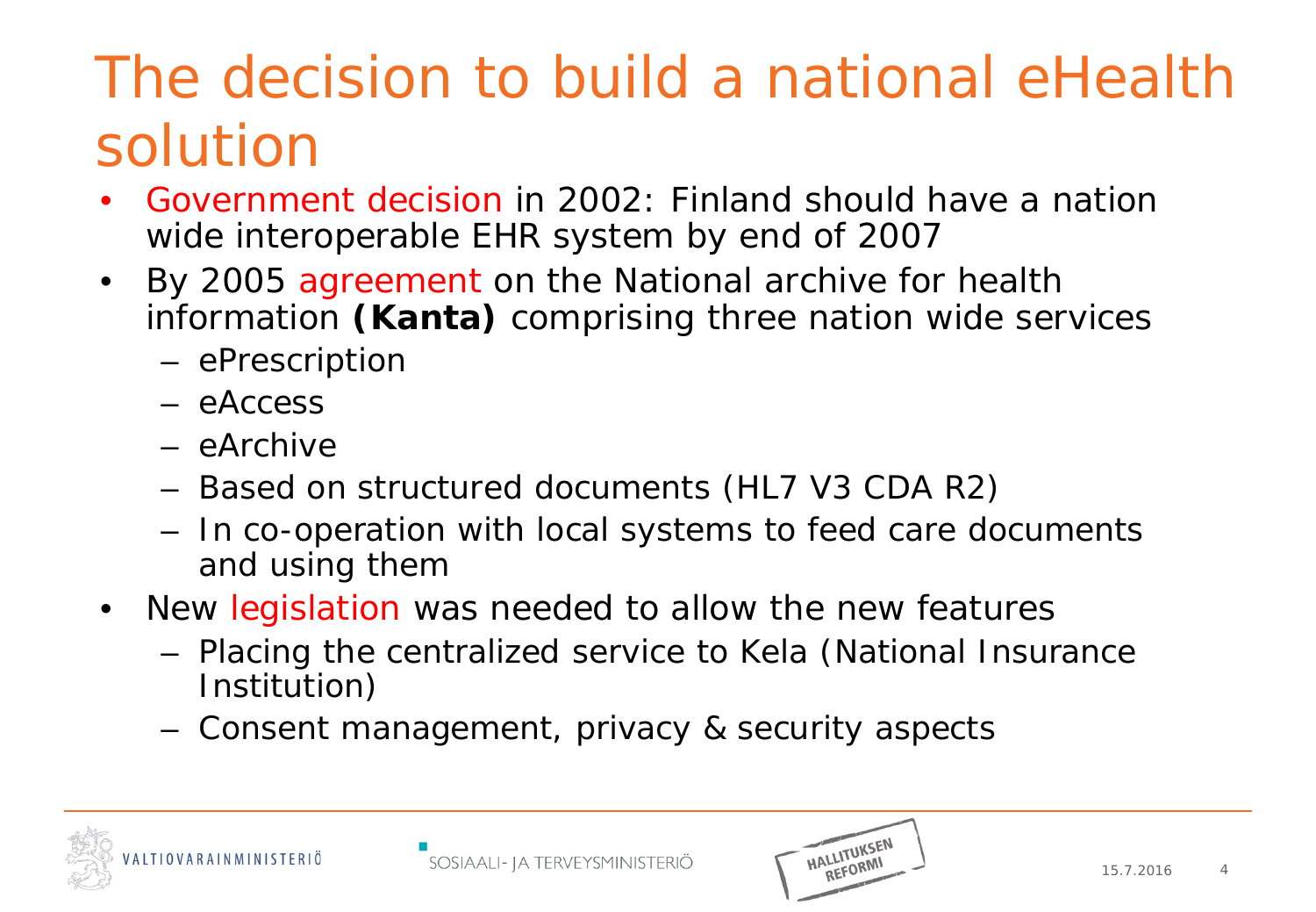# The main goal of Kanta services

- A centralised data repository for health information and services associated with this data
	- Offers healthcare and social care professionals up-to-date information about patients' health and wellbeing and its history, and serves as a data mediator between organizations
	- Improves patient safety
	- Decreases the need for the local archiving of data
	- Provides a foundation for better statistics, research and other secondary use
- In addition to health-related data, will include data for social services.



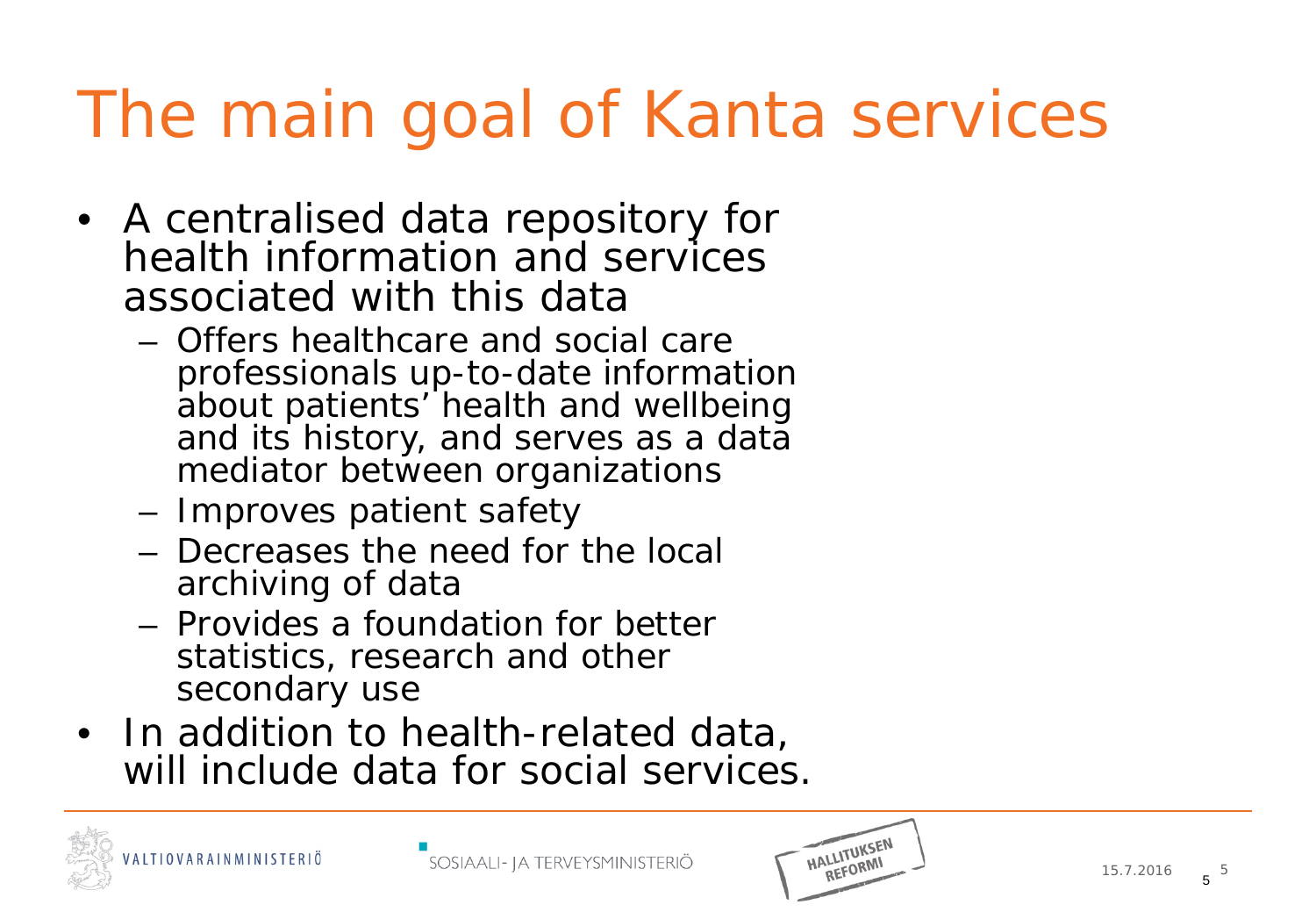#### National archive of health information

- ePrescription
	- Provides medication summary and enables a fully electronic prescription – dispensing – reimbursement process
- eArchive (Patient Data Repository)
	- Centralised active and real-time data store + legal archive
	- Allows sharing of data between healthcare providers securely and with patient consent
- eAccess (MyKanta)
	- Citizens can view their own prescriptions and electronic records
- National services are accessed through local systems
	- Implement same interoperability standards also in local systems (HL7 V3 CDA R2)



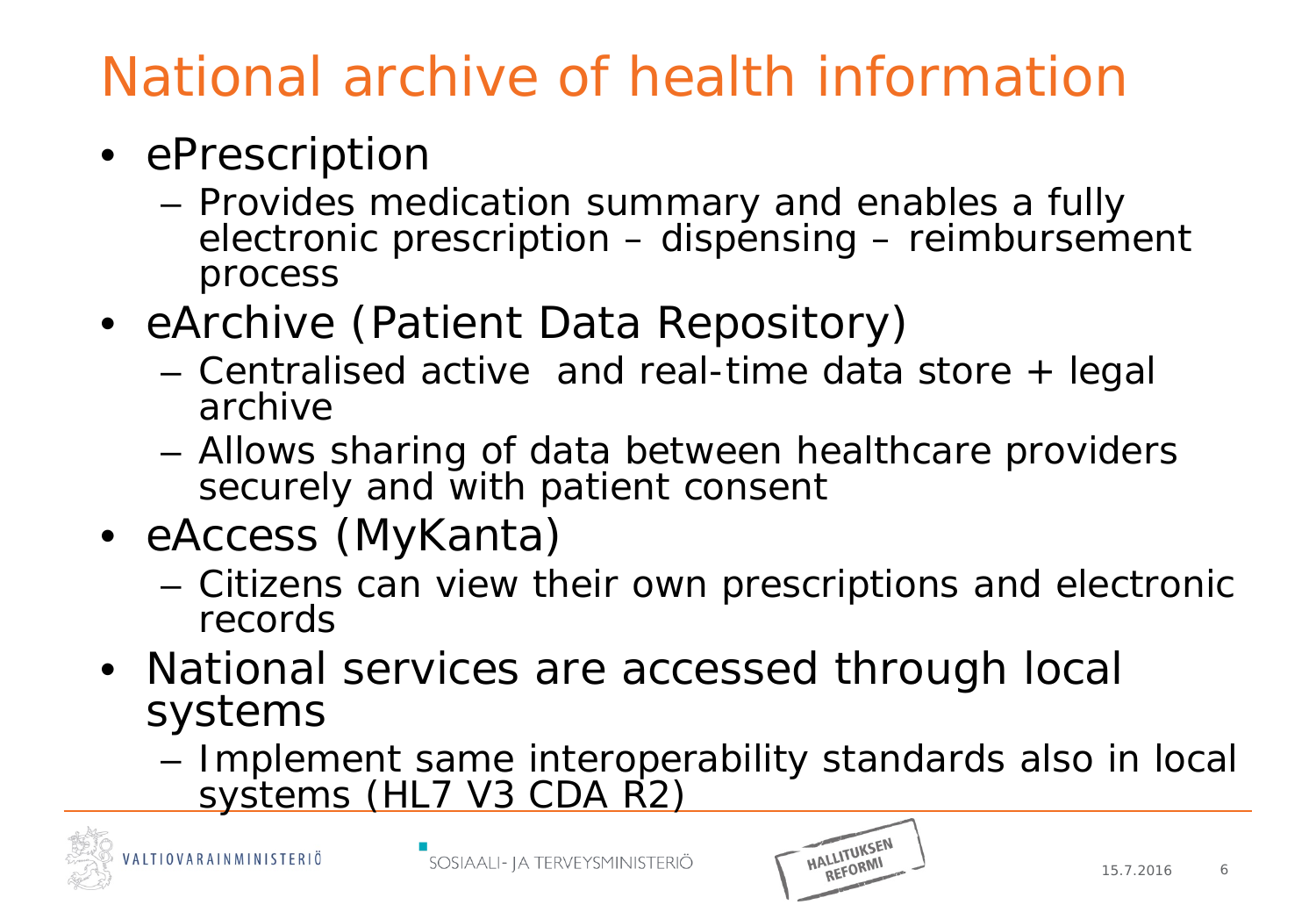# Electronic Prescription

- Well over 90 % of all dispensations are based on electronic prescriptions
	- All public healthcare service providers use ePrescription
	- Many private healthcare service providers have joined the service, others are joining in 2016.
- Electronic prescription will become mandatory from 1.1.2017
	- Doctors may not write paper prescriptions or prescribe over the phone, except in extraordinary situations
	- Any paper or phone prescriptions will be entered in the Prescription Centre by the pharmacies.
	- Kela will provide a web-based service (HCP portal) for handling electronic prescriptions, to be used mainly by individual doctors and small organizations



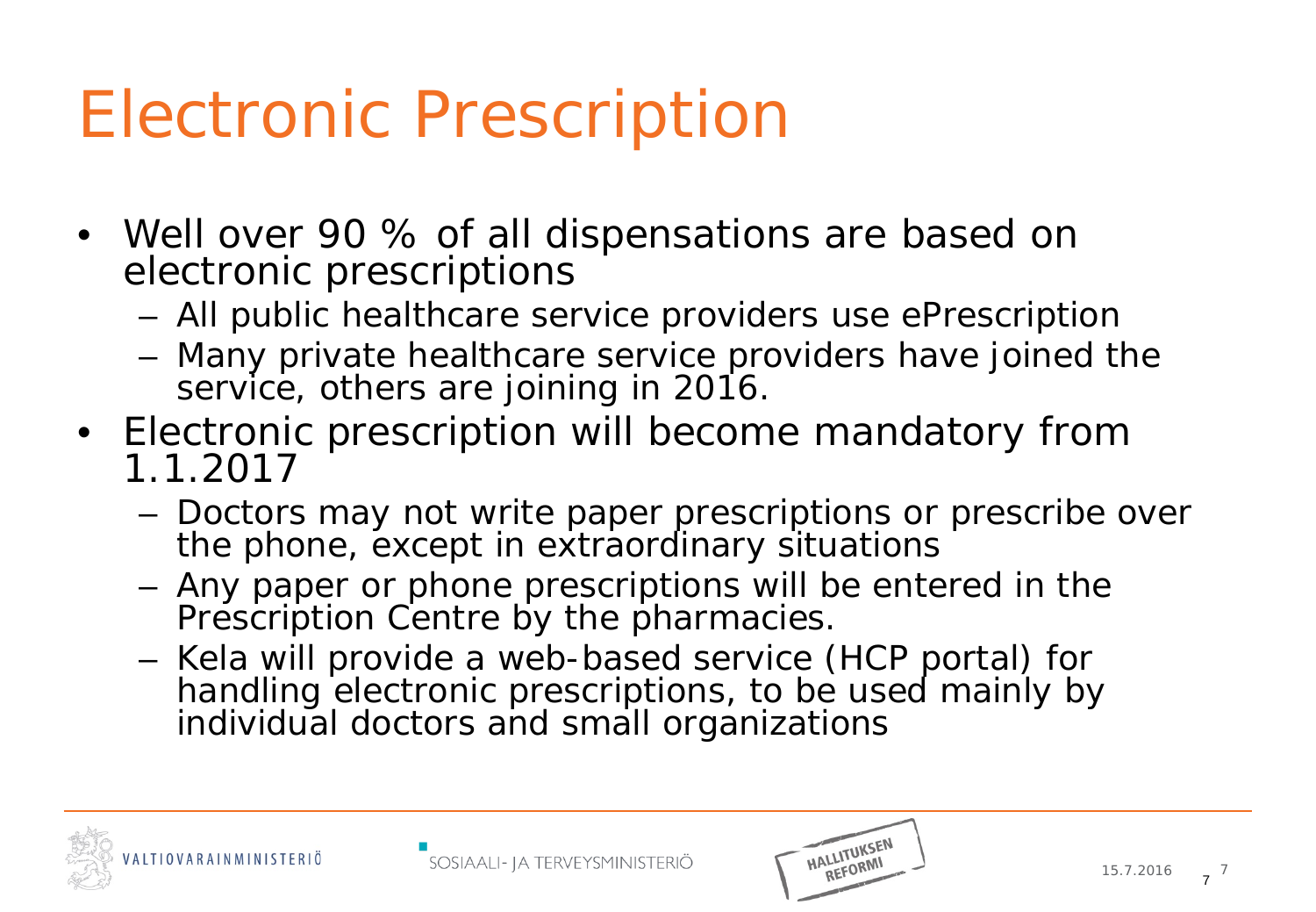# Patient Data Repository

- A national centralized repository into which patient records are entered nationwide
	- Contains the patient's health record, data about encounters and periods of ward care. Lab results, referrals, etc.
- All public healthcare organizations store data in the Patient Data Repository (1.12.2015)
- First private healthcare service providers have joined the Patient Data Repository in the beginning of this year.



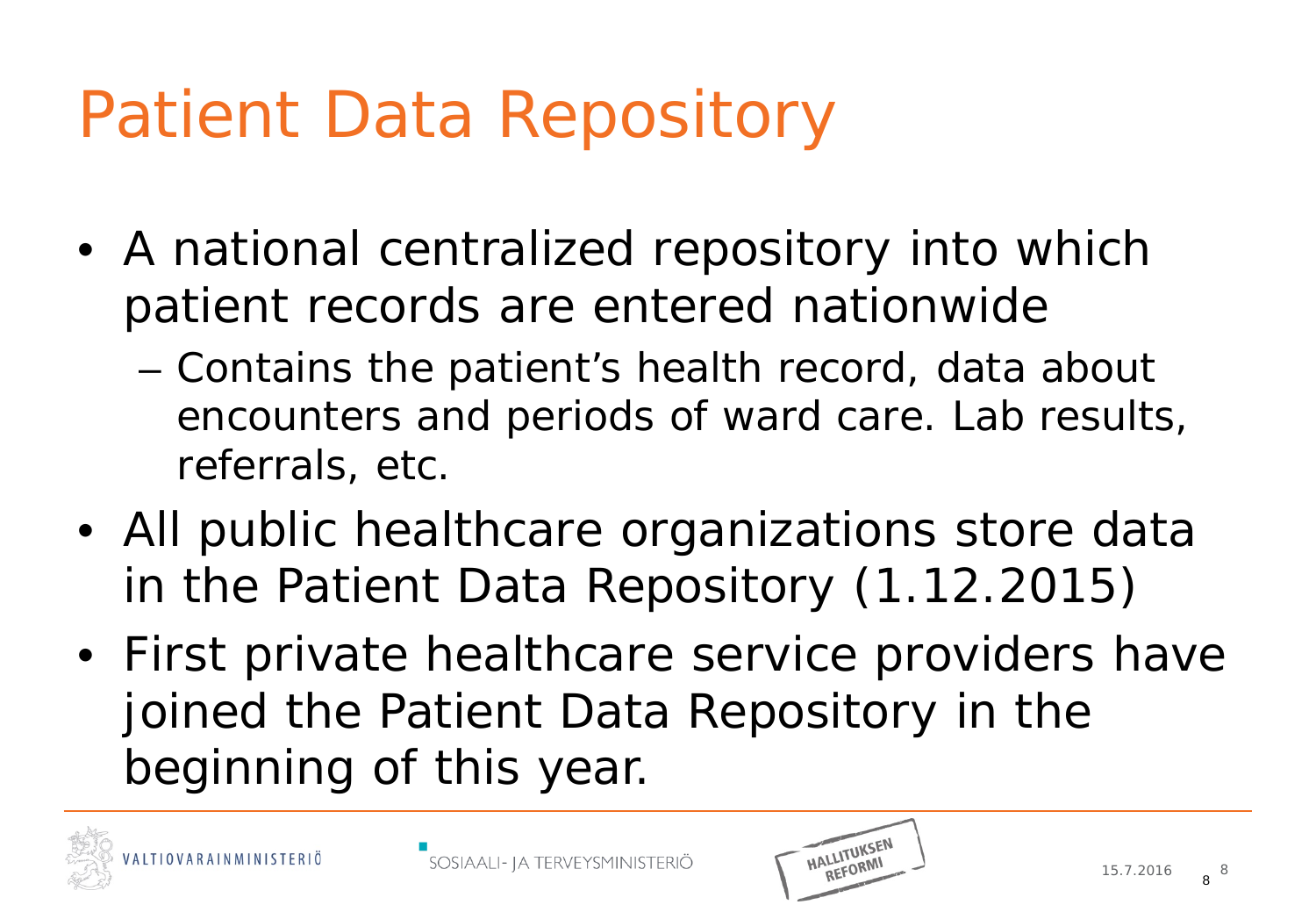# My Kanta Pages statistics

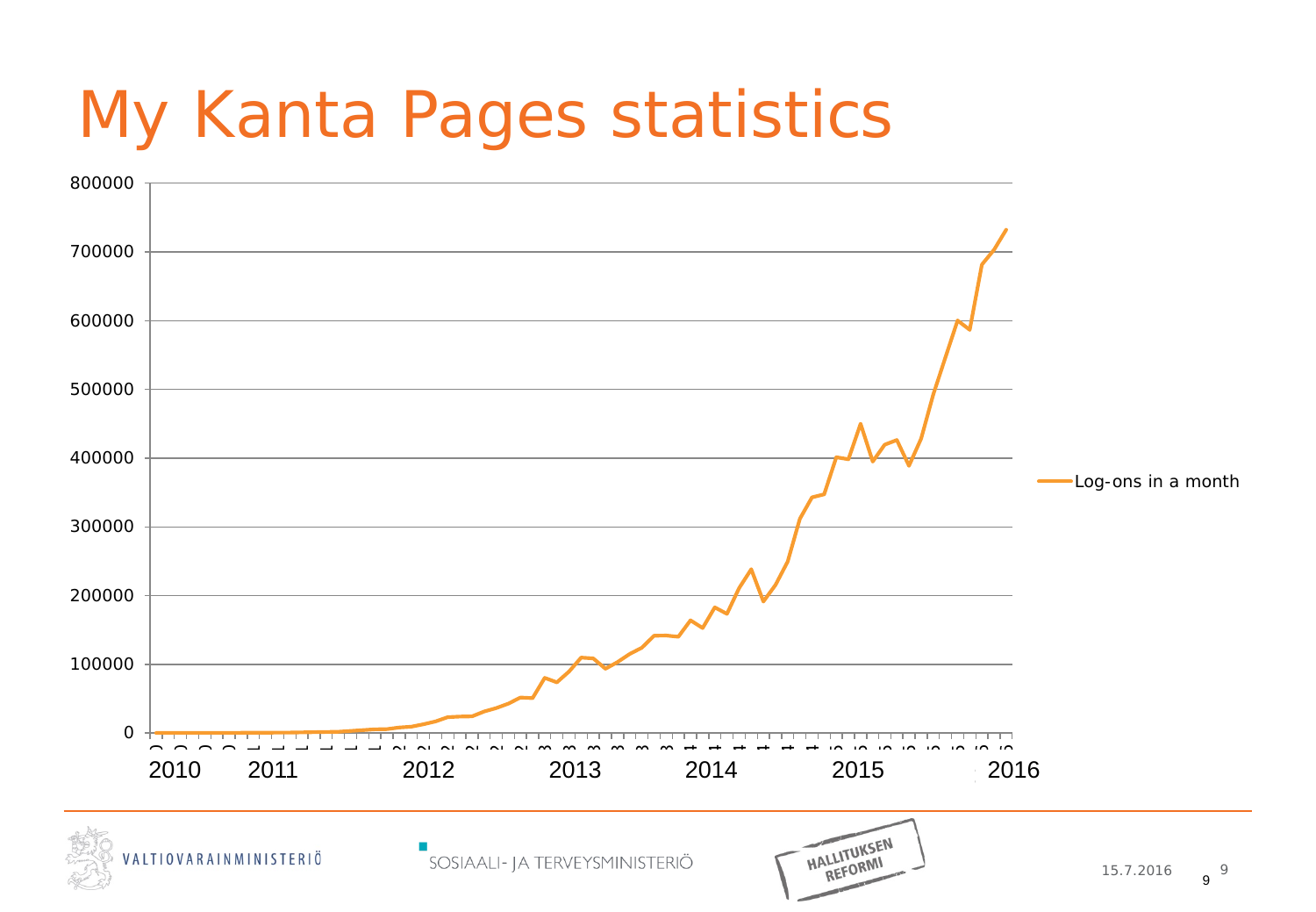### Personal Health Record

- Using the PHR people will be able to enter in Kanta their own data related to health and wellbeing.
	- Data can be entered through various web applications and apps. Examples of use are home monitoring, risk tests, smart diagnostics online, even fitness applications and other data that patients want to follow.
	- Kela is designing and building the data management platform.
	- Third parties will develop services which produce, store and analyze the data. Many nationally and regionally coordinated projects are developing self care solutions, a general trend and hot topic at the moment.
- Healthcare professionals will be able to access the data with patient's consent, and put parts of it on the official patient health record.
- Currently being designed, first phase ready by end of 2017.
- Based on HL7 FHIR, OAuth etc.



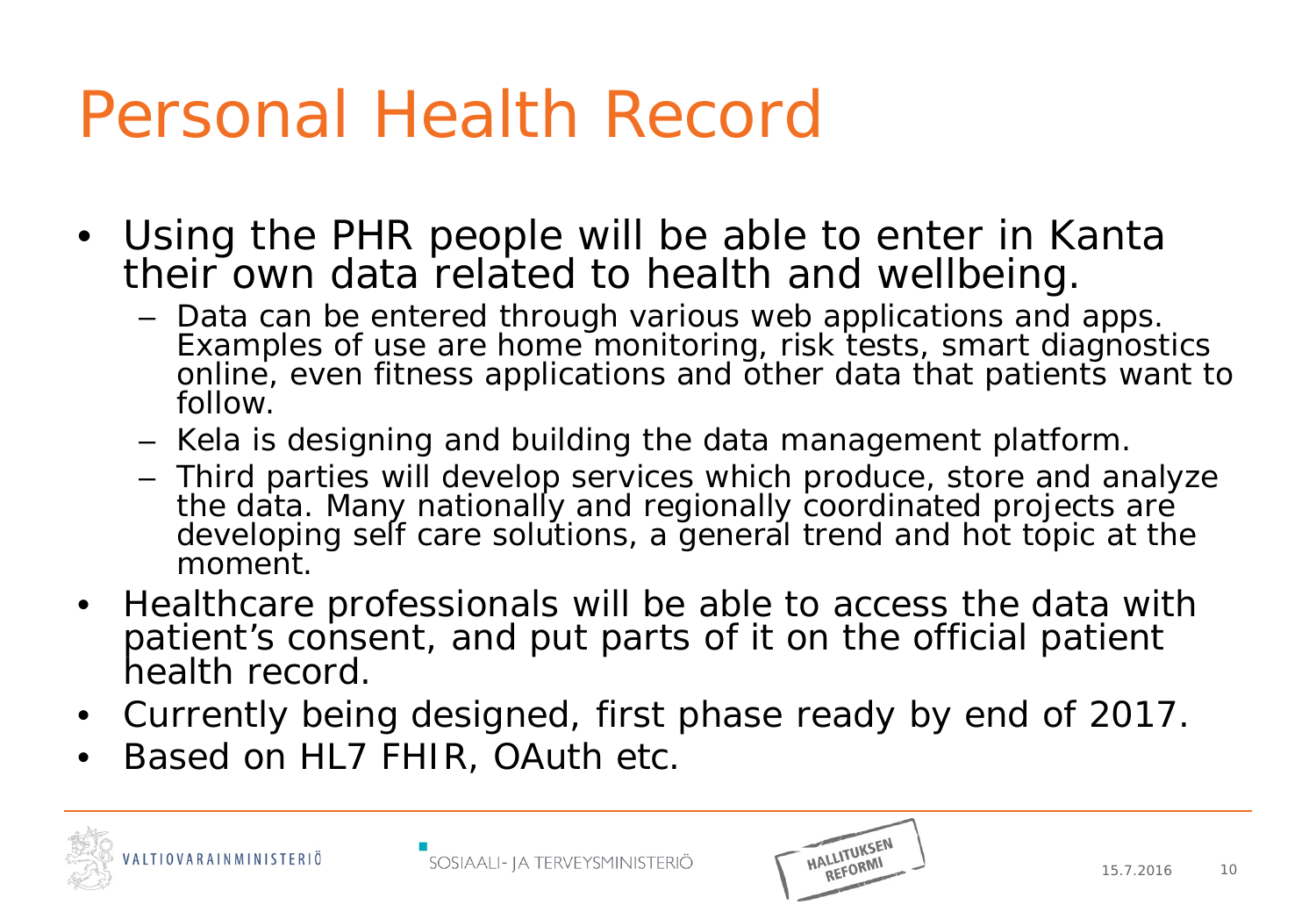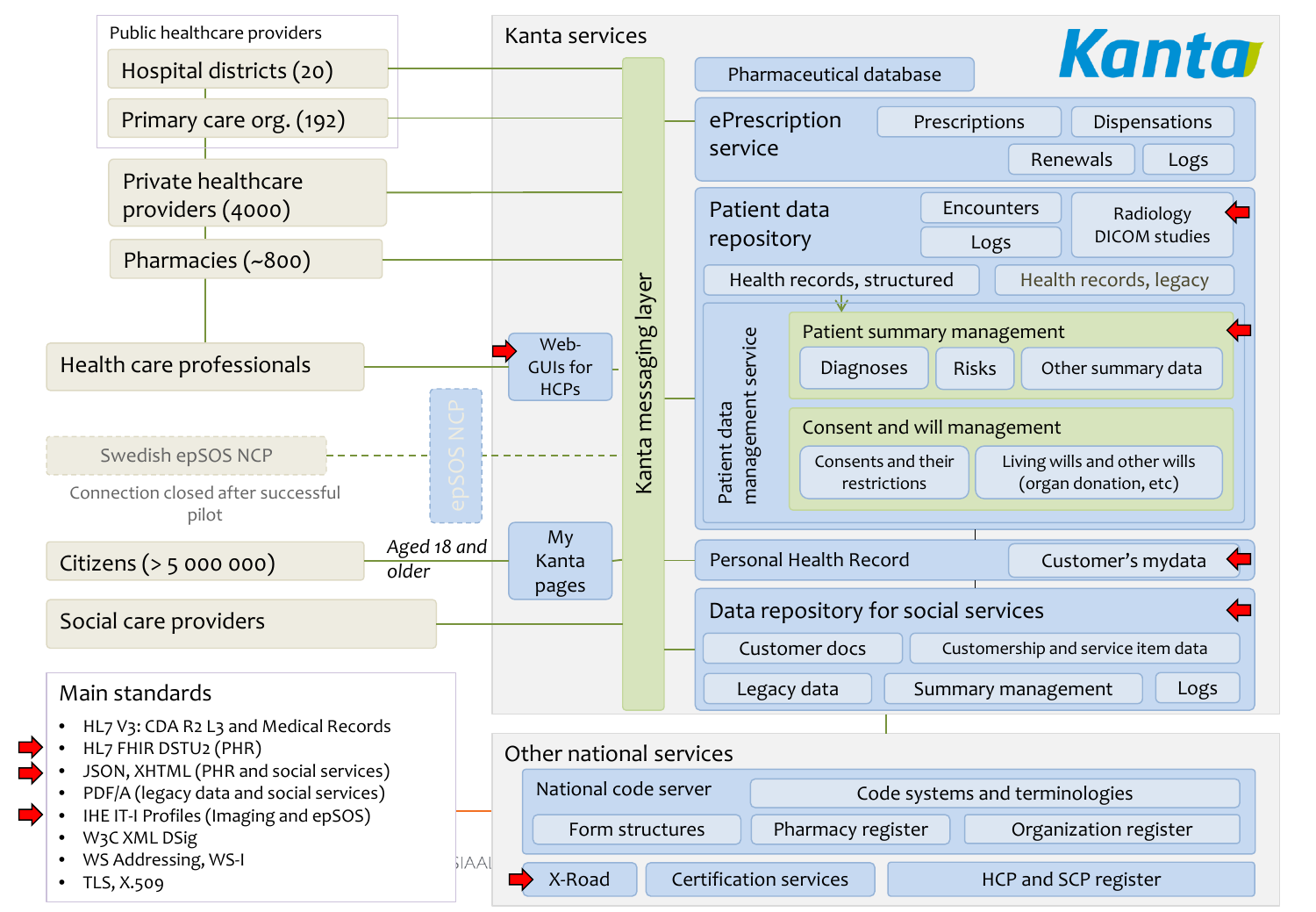#### Timeline of Finnish Healthcare ICT Standardization for Interoperability

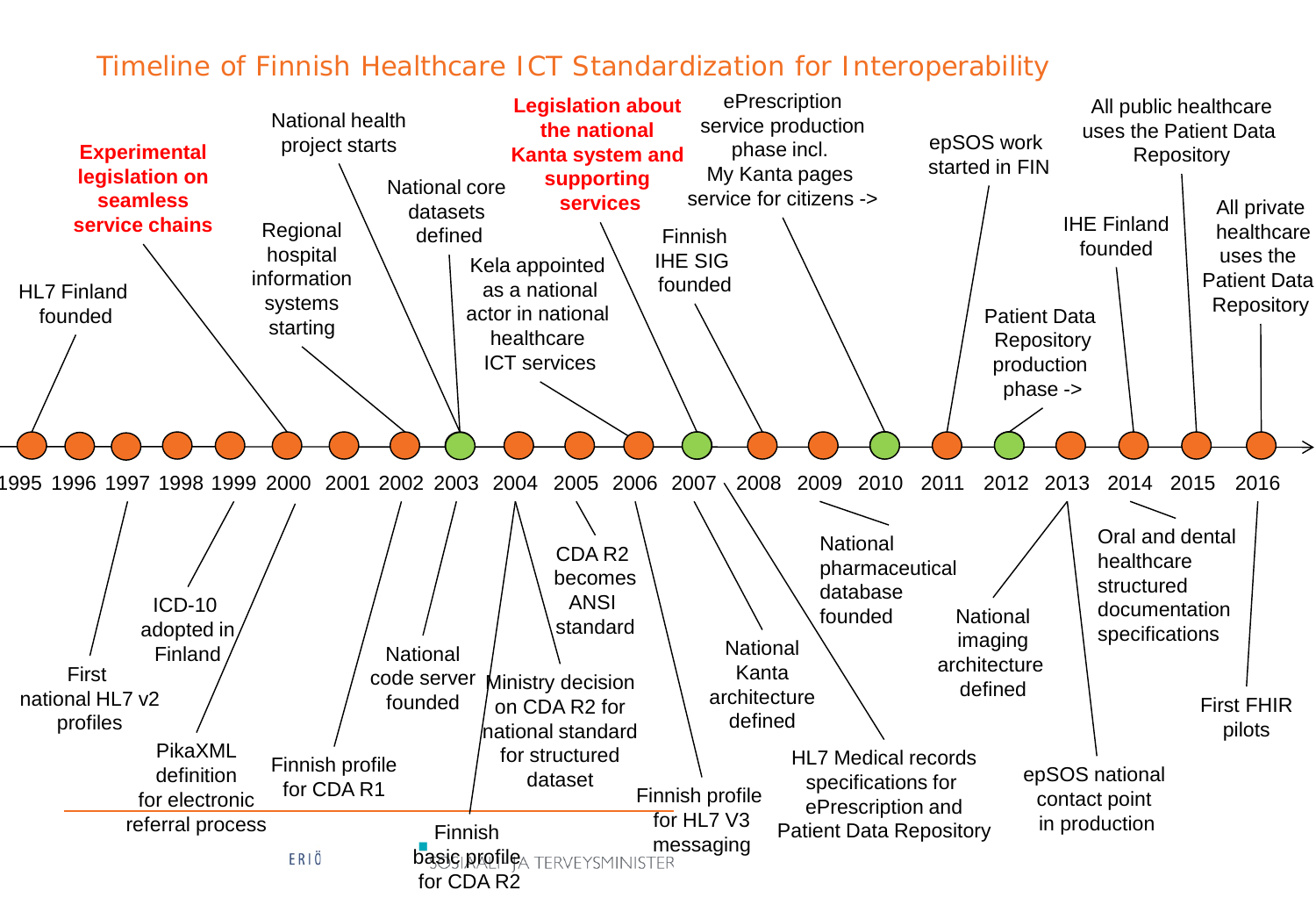#### General legislation related to data protection and security issues

- Act on person information (523/1999)
	- General law on how person information must handled
	- Custodian, consent etc. defined
	- Is used as a rule UNLESS specific legislation states otherwise
	- Principles of person act are widely followed in different areas of society
- Act on electronic authentication and signatures
	- Generic legislation for different levels of authentication and signatures

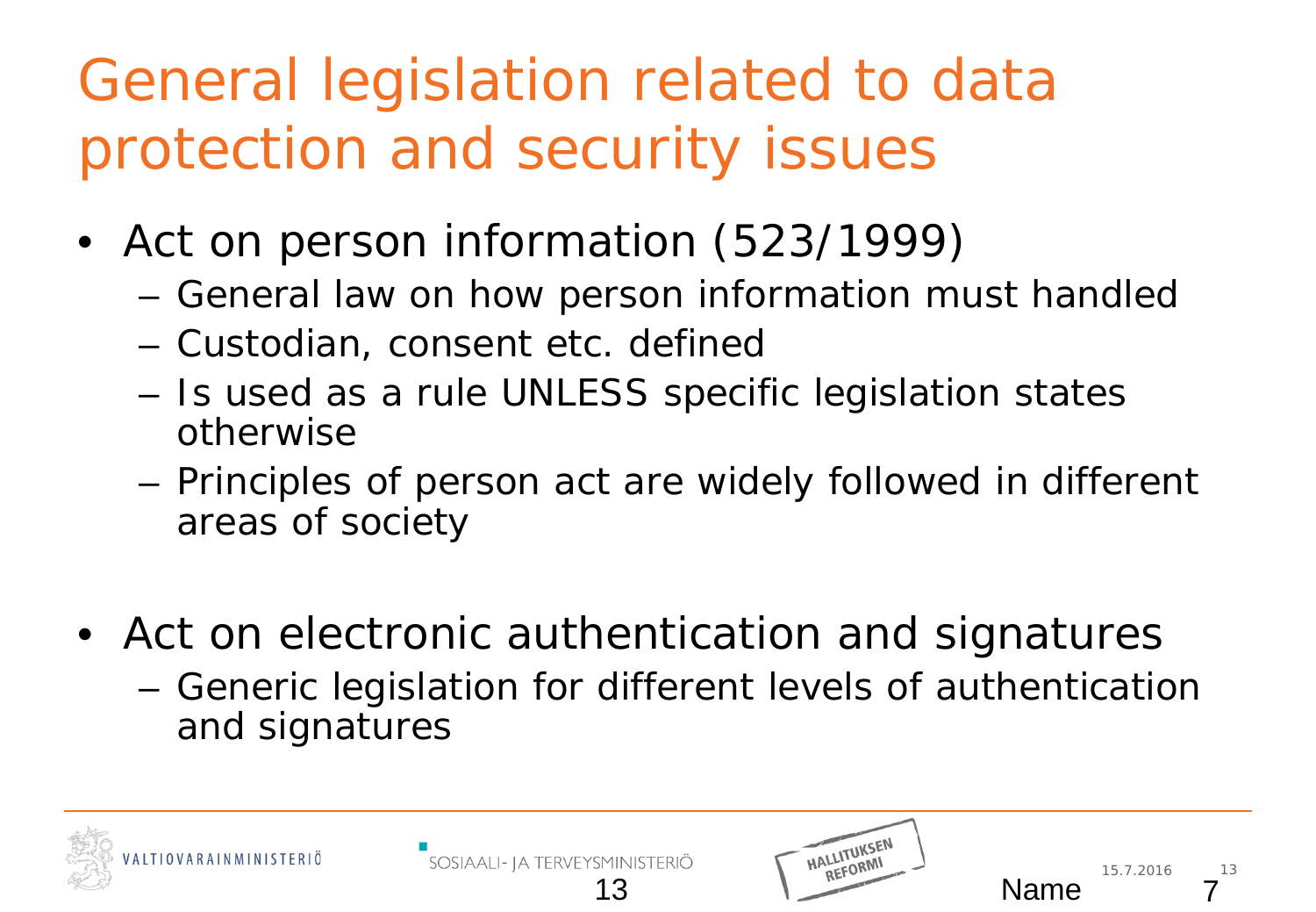# History of eHealth legislation

• Act on Experiments with Seamless Service Chains in Social Welfare and Health Care Services and with a Social Security Card (811/2000)

– regional information systems

- National health care project (2003-2007)
- Decision to create national ICT services for healthcare (2005)
- Legislation preparation in 2006
- Several "legal experiments" new model in restricted use (eg. in a specific region)  $\Box$  final legislation to be ratified on basis of experiences



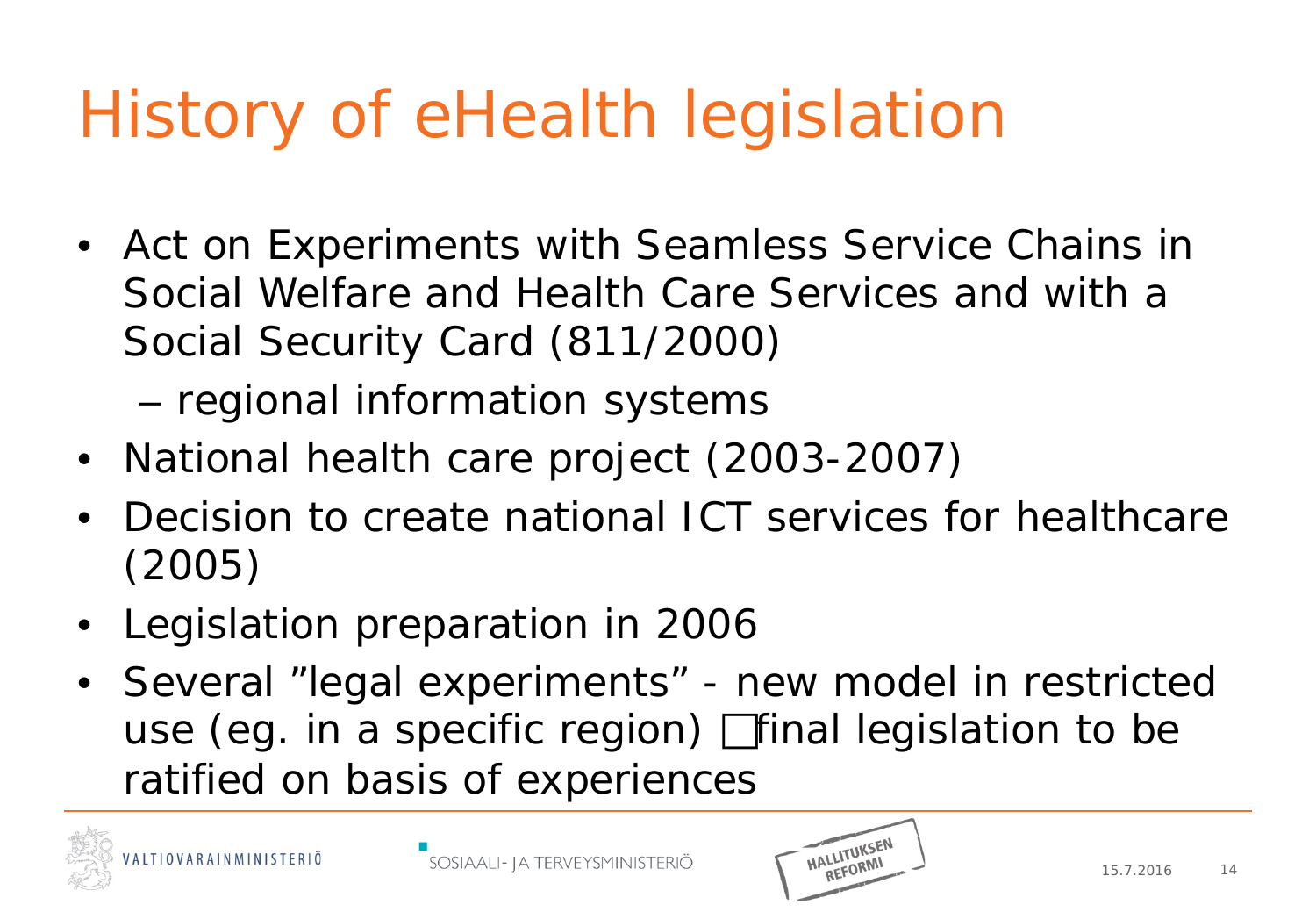#### Specific legislation related to eHealth

- National ICT services
	- Act on electronic processing of customer information in social and health care services (159/2007)
		- under amendment during 2015-2016, consent social care
	- Act on electronic prescriptions (61/2007)
- Content handled in national ICT services
	- Act on customer documents in social care (254/2015)
	- Decree on national ICT-services (165/2012, renewed 2015)
		- phased increase of content in national ICT services
	- Decree on patient records (298/2009)
- Several individual articles in different laws

SOSIAALI- JA TERVEYSMINISTERIÖ

– eg. article 9 in the Healthcare law specifies a joint register for a hospital district and all municipalities belonging to that hospital district



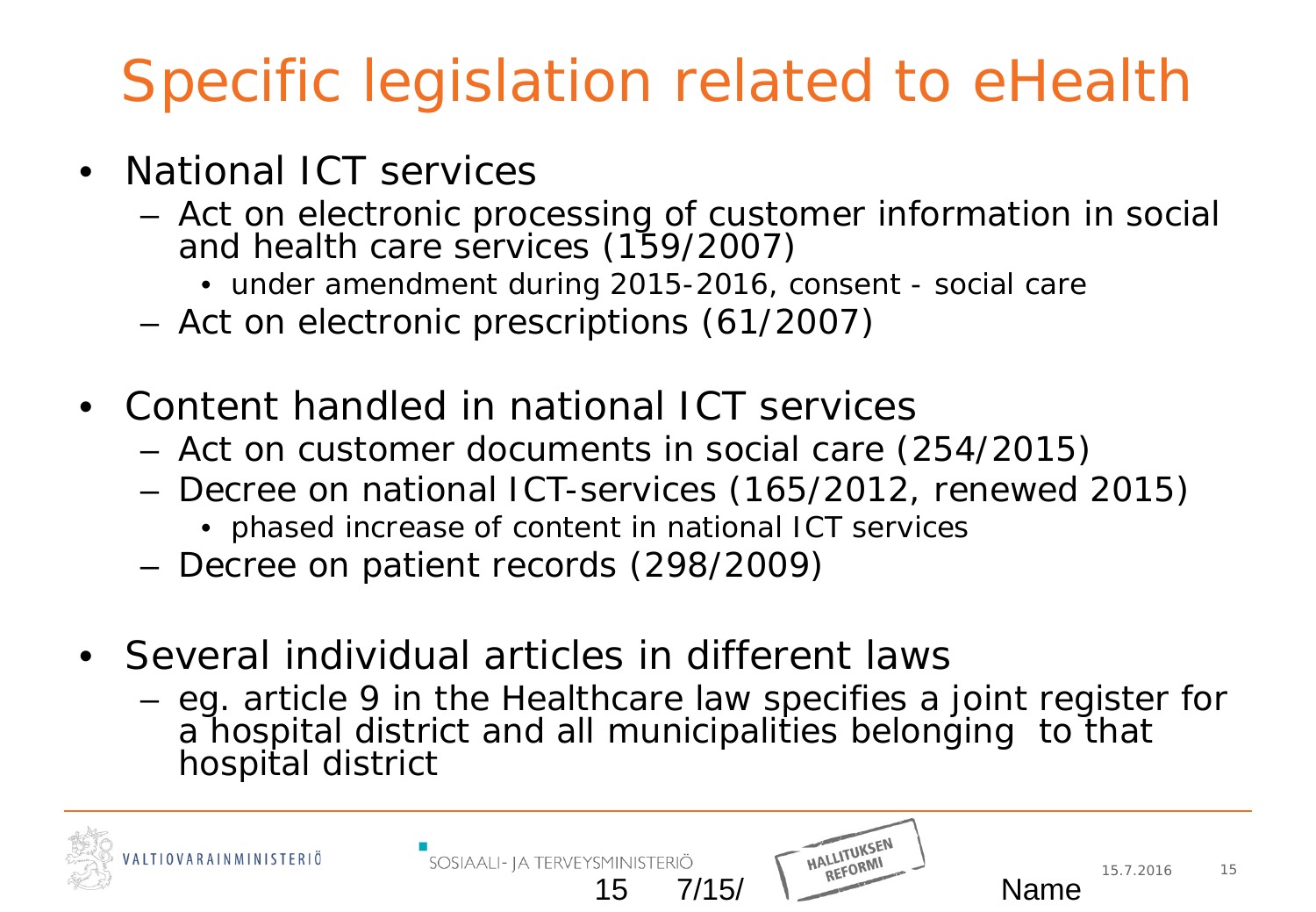#### Monitoring of information processing

- Privacy protection and the legality of the information processing are monitored by the health care organisations, pharmacies and Kela.
- To enable retrospective checks, log files are kept about the use and release of data.
- Patients can monitor through MyKanta portal, which organisations access or process their personal information and to which organisations the information is released.



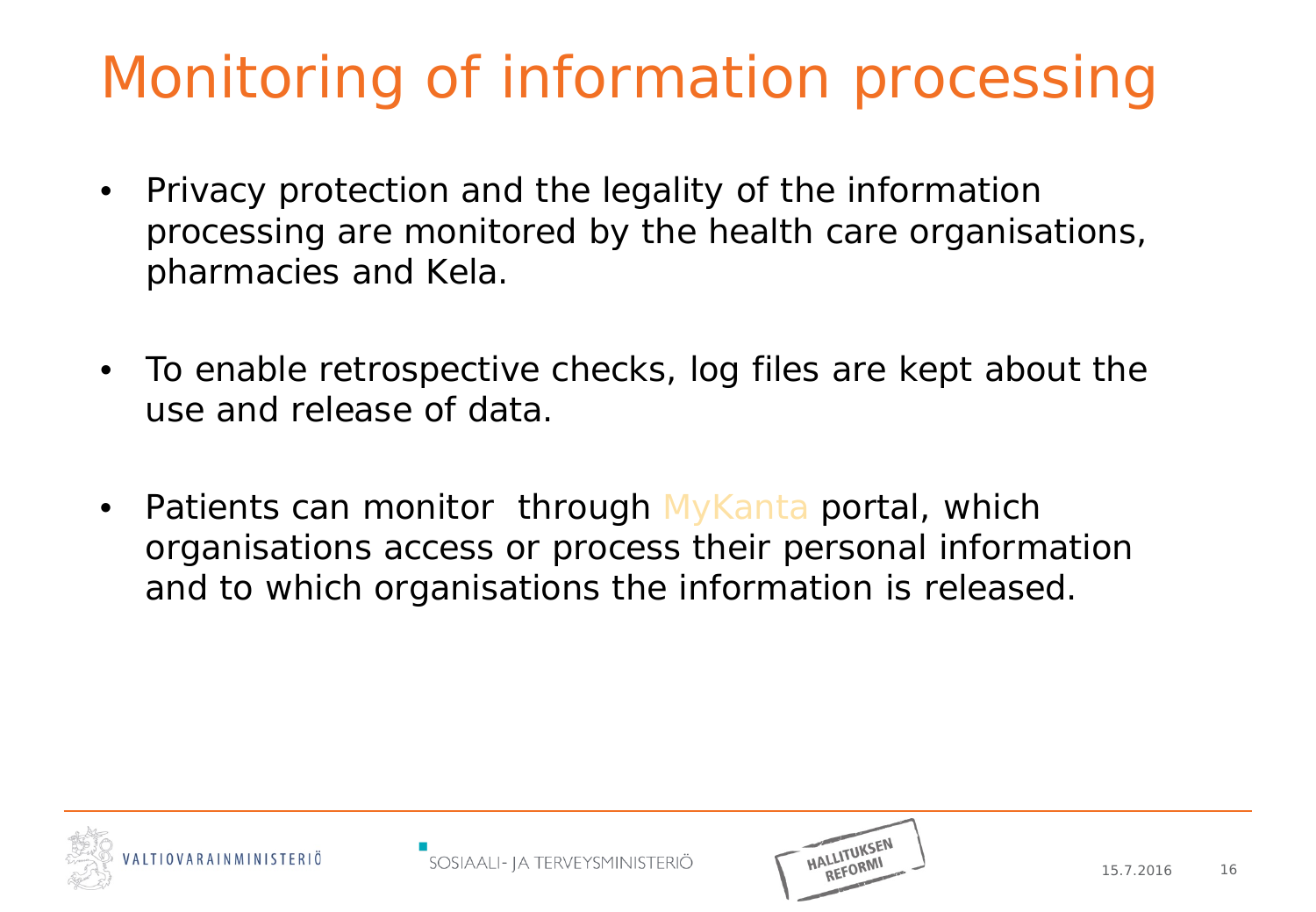#### Healthcare and social welfare reform in Government Programme

- Prime Minister Juha Sipilä's Government Programme was published in May 27th 2015
- Main objectives of the social welfare and health care reform are
	- reduction of health inequality and
	- cost-efficiency
- Government is willing to reduce public costs by 4 billion euros on long term
	- Social and health care reform´s share is 3 billion euros



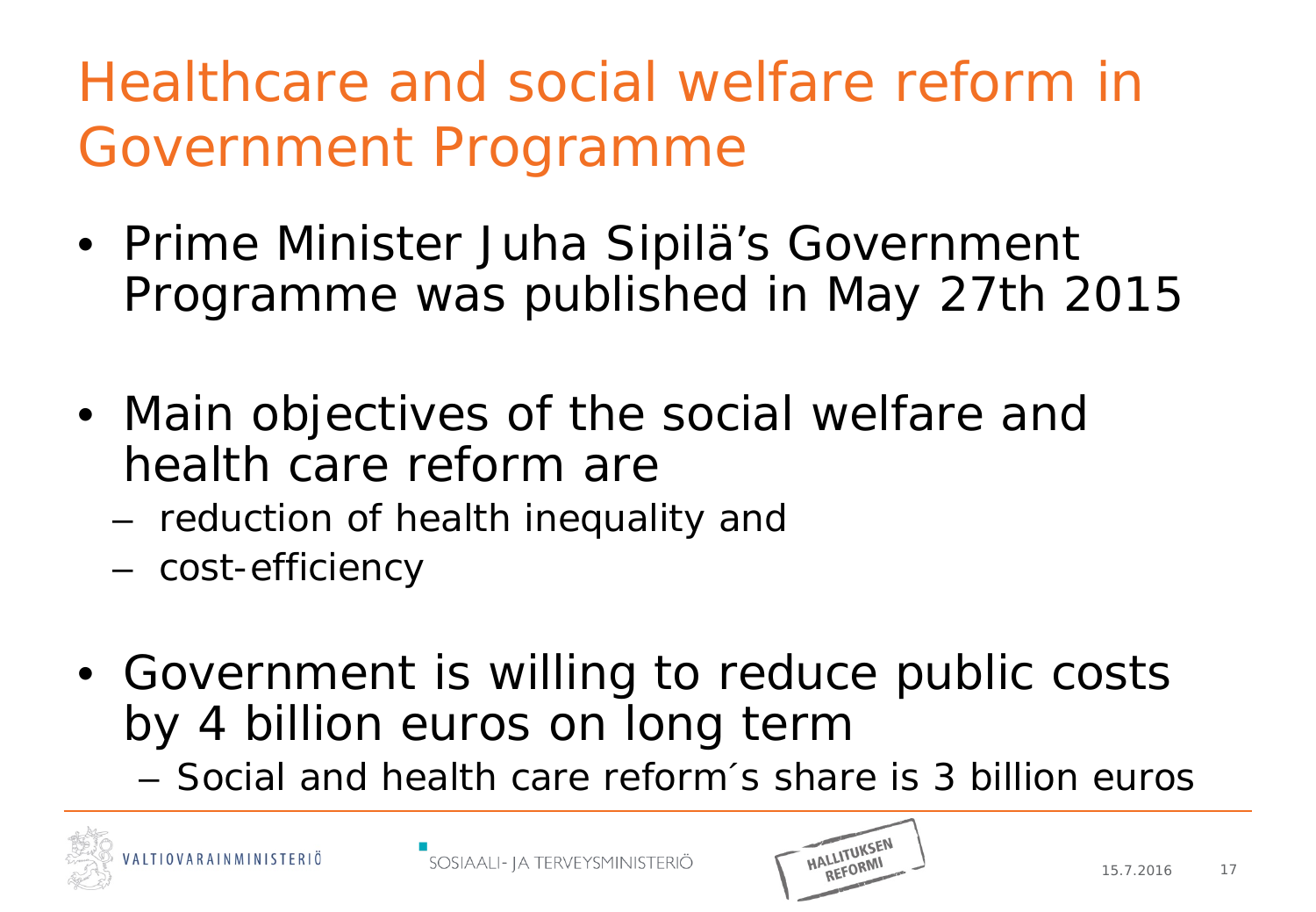#### Bills on health, social services and regional government reform

- On 29 June the Government published draft bills on reforming health and social services and on establishing counties. [http://valtioneuvosto.fi/en/article/-](http://valtioneuvosto.fi/en/article/-/asset_publisher/10616/hallitus-julkisti-sote-ja-maakuntauudistuksen-lakiluonnokset) [/asset\\_publisher/10616/hallitus-julkisti-sote-ja-maakuntauudistuksen](http://valtioneuvosto.fi/en/article/-/asset_publisher/10616/hallitus-julkisti-sote-ja-maakuntauudistuksen-lakiluonnokset)[lakiluonnokset](http://valtioneuvosto.fi/en/article/-/asset_publisher/10616/hallitus-julkisti-sote-ja-maakuntauudistuksen-lakiluonnokset)
- The main legislative acts governing the reforms are the Counties Act, the Act on Organising Health and Social Services, the Implementation Act and the Act on the Financing of the Counties.
- The services will be <u>integrated</u> in a customer-centred way based on people's needs.
- All public health and social services will be brought under a single umbrella management, i.e. into the counties.
- **Decisions on steering of digital solutions**



REFORMI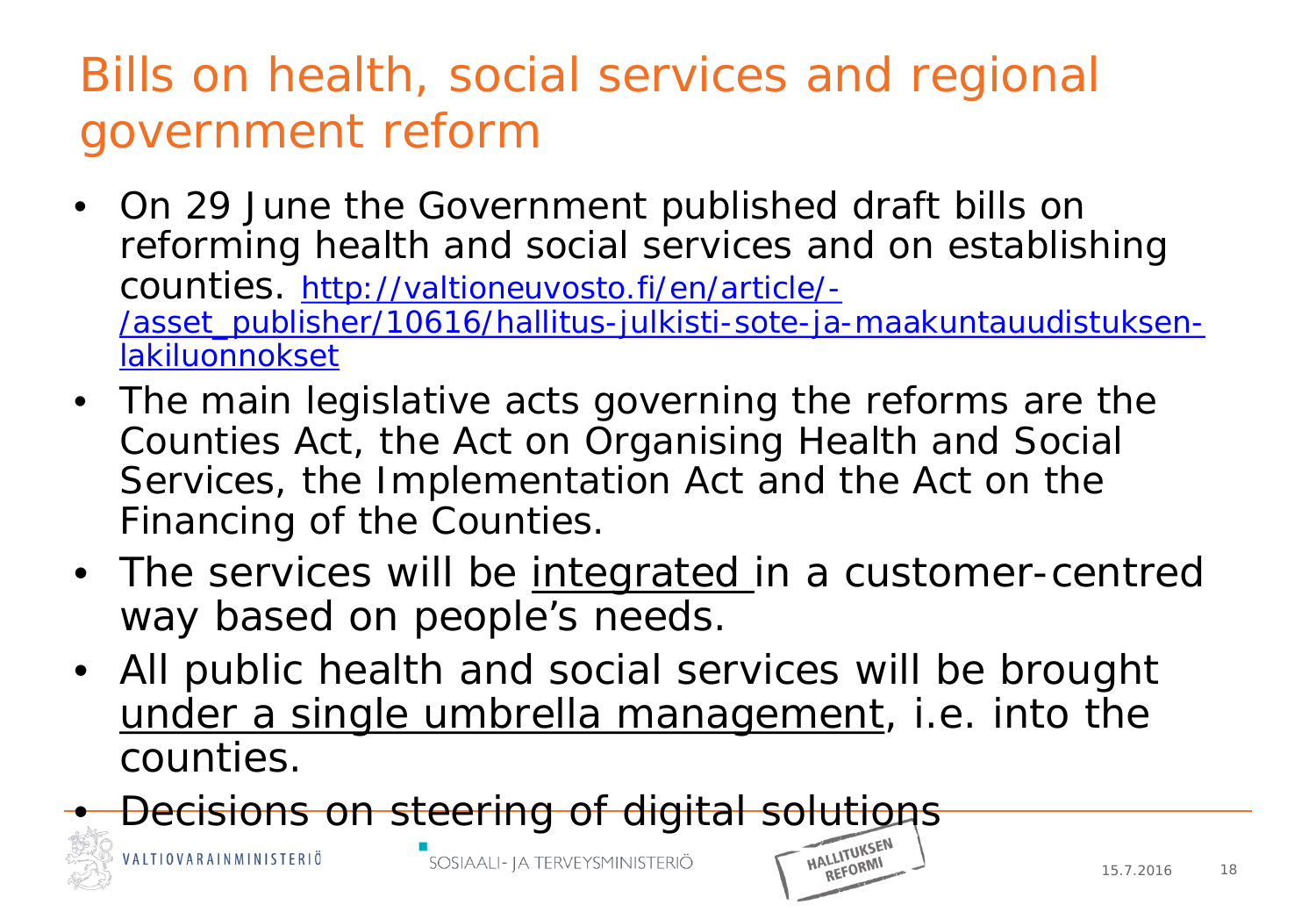